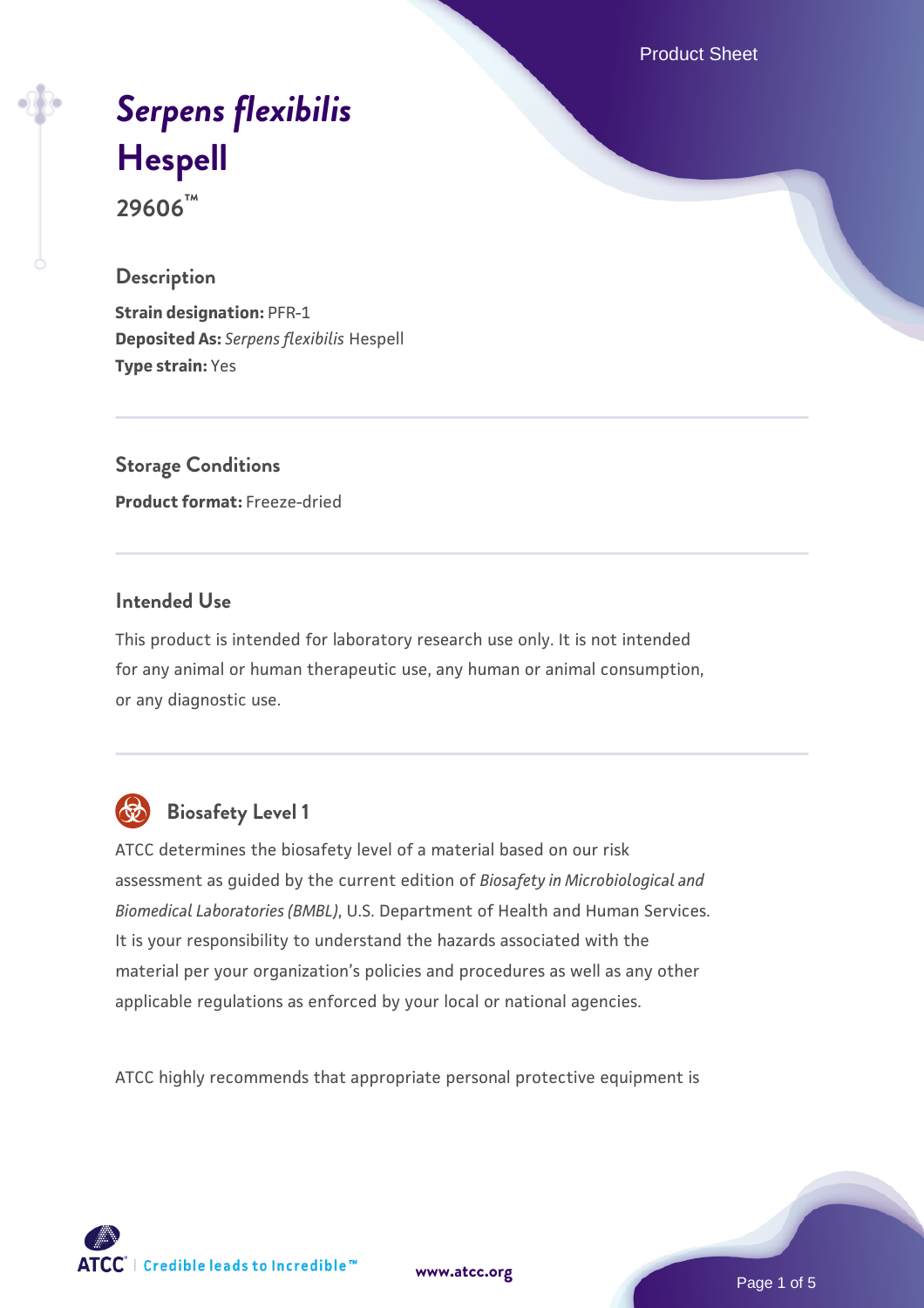always used when handling vials. For cultures that require storage in liquid nitrogen, it is important to note that some vials may leak when submersed in liquid nitrogen and will slowly fill with liquid nitrogen. Upon thawing, the conversion of the liquid nitrogen back to its gas phase may result in the vial exploding or blowing off its cap with dangerous force creating flying debris. Unless necessary, ATCC recommends that these cultures be stored in the vapor phase of liquid nitrogen rather than submersed in liquid nitrogen.

## **Certificate of Analysis**

For batch-specific test results, refer to the applicable certificate of analysis that can be found at www.atcc.org.

#### **Growth Conditions**

**Medium:**  [ATCC Medium 972: Lactate medium](https://www.atcc.org/-/media/product-assets/documents/microbial-media-formulations/7/2/atcc-medium-972.pdf?rev=e8e16f70026a4bbf9a43dab589896674) **Temperature:** 30°C **Atmosphere:** Aerobic

#### **Handling Procedures**

**1. Open vial according to enclosed instructions.**

**2. From a single tube of #972 broth (5 to 6 ml), withdraw approximately 0.5 to 1.0 ml with a Pasteur or 1.0 ml pipette. Rehydrate the pellet.**

**3. Aseptically transfer this aliquot back into the broth tube. Mix well.**

**4. Use several drops of the suspension to inoculate a second tube of broth, a**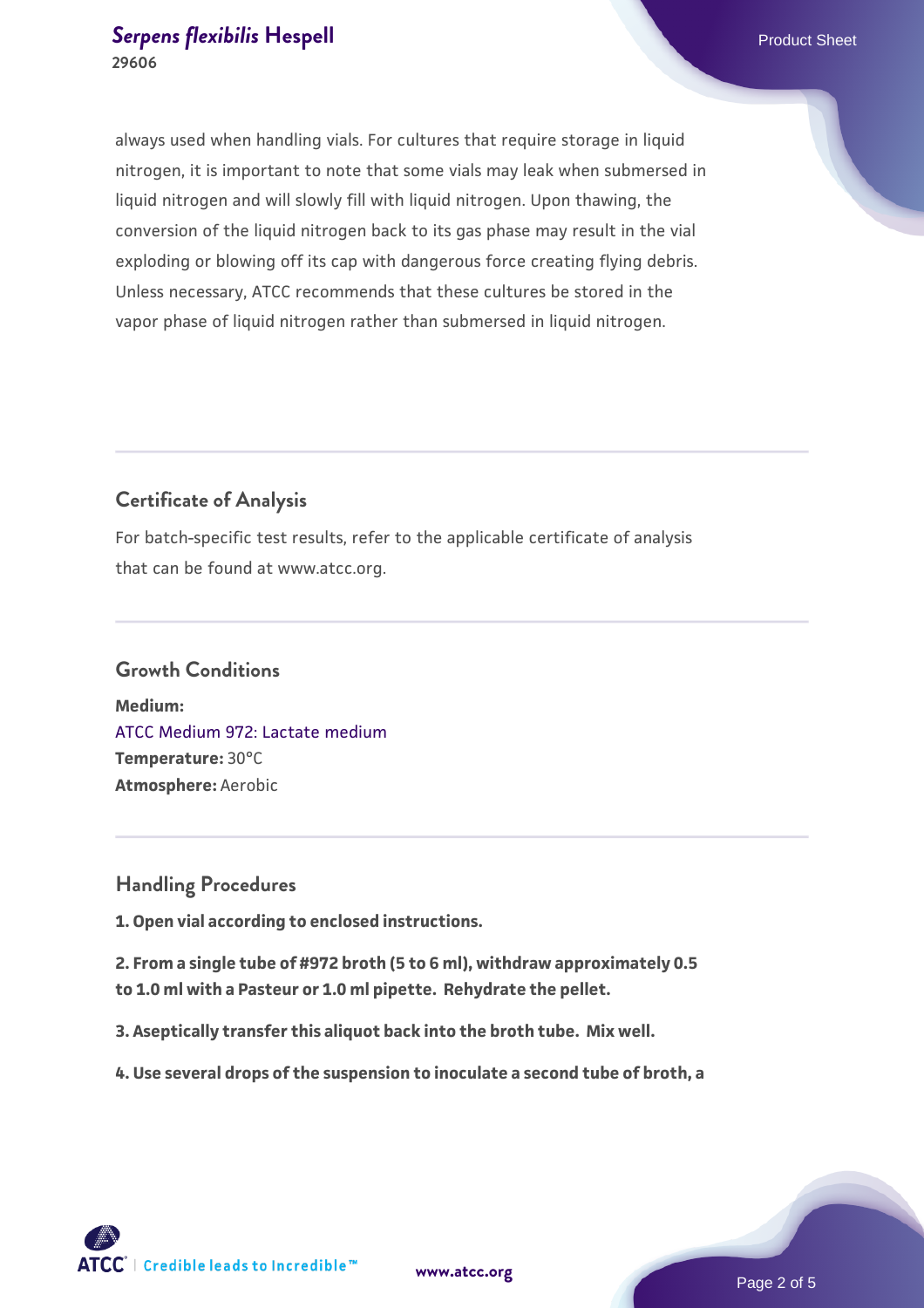**slant and/or plate.**

**5. Incubate all tubes and plate at 30°C for 24 to 48 hours.**

#### **Notes**

Cells are fiber-like, very slender and long. Clumping of cells is commonly observed.

## **Material Citation**

If use of this material results in a scientific publication, please cite the material in the following manner: *Serpens flexibilis* Hespell (ATCC 29606)

### **References**

References and other information relating to this material are available at www.atcc.org.

#### **Warranty**

The product is provided 'AS IS' and the viability of ATCC® products is warranted for 30 days from the date of shipment, provided that the customer has stored and handled the product according to the information included on the product information sheet, website, and Certificate of Analysis. For living cultures, ATCC lists the media formulation and reagents that have been found to be effective for the product. While other unspecified media and reagents may also produce satisfactory results, a change in the ATCC and/or depositor-recommended protocols may affect the recovery, growth, and/or function of the product. If an alternative medium

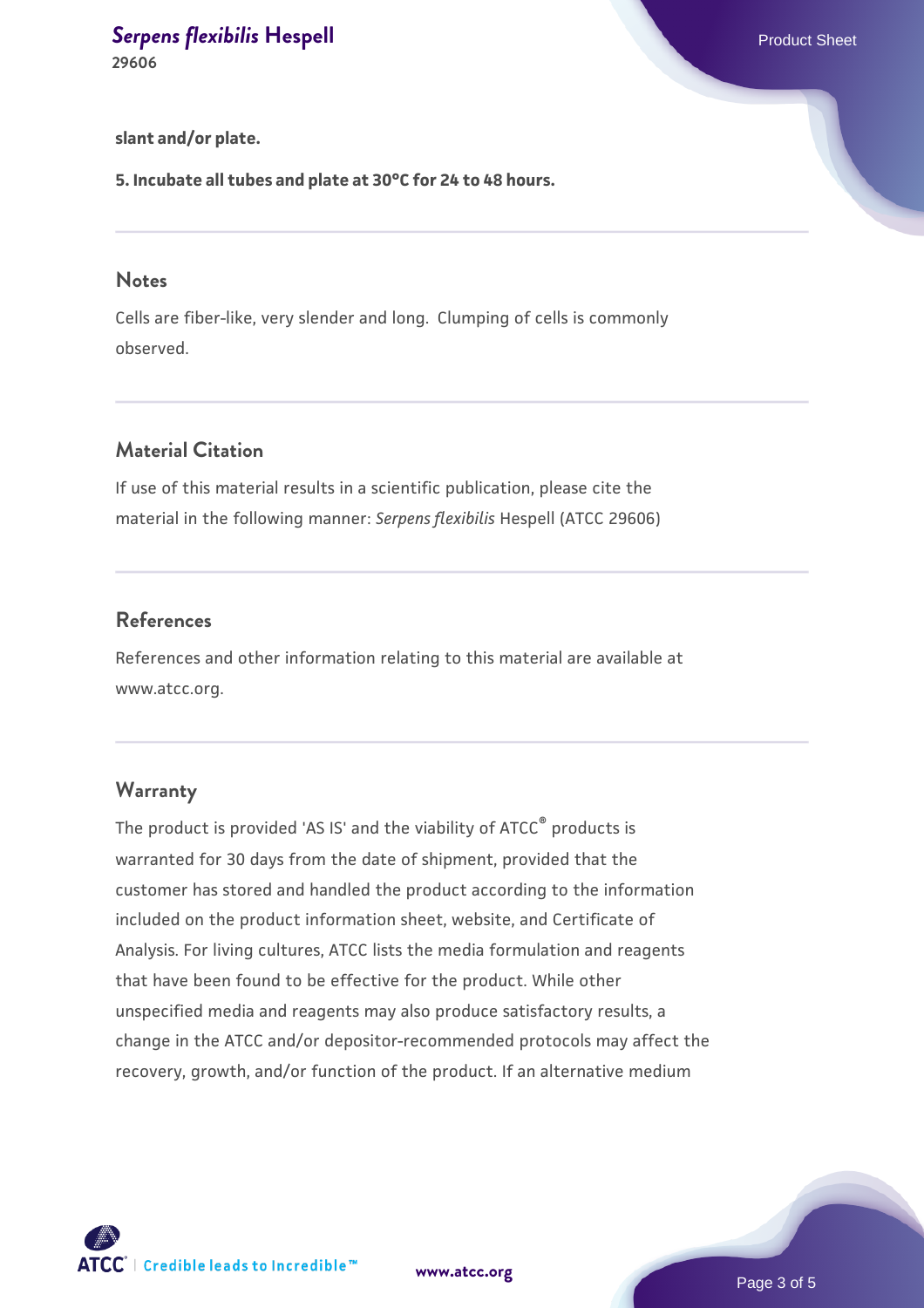formulation or reagent is used, the ATCC warranty for viability is no longer valid. Except as expressly set forth herein, no other warranties of any kind are provided, express or implied, including, but not limited to, any implied warranties of merchantability, fitness for a particular purpose, manufacture according to cGMP standards, typicality, safety, accuracy, and/or noninfringement.

### **Disclaimers**

This product is intended for laboratory research use only. It is not intended for any animal or human therapeutic use, any human or animal consumption, or any diagnostic use. Any proposed commercial use is prohibited without a license from ATCC.

While ATCC uses reasonable efforts to include accurate and up-to-date information on this product sheet, ATCC makes no warranties or representations as to its accuracy. Citations from scientific literature and patents are provided for informational purposes only. ATCC does not warrant that such information has been confirmed to be accurate or complete and the customer bears the sole responsibility of confirming the accuracy and completeness of any such information.

This product is sent on the condition that the customer is responsible for and assumes all risk and responsibility in connection with the receipt, handling, storage, disposal, and use of the ATCC product including without limitation taking all appropriate safety and handling precautions to minimize health or environmental risk. As a condition of receiving the material, the customer agrees that any activity undertaken with the ATCC product and any progeny or modifications will be conducted in compliance with all applicable laws, regulations, and guidelines. This product is provided 'AS IS' with no representations or warranties whatsoever except as expressly set forth herein and in no event shall ATCC, its parents, subsidiaries, directors, officers, agents, employees, assigns, successors, and affiliates be liable for indirect, special, incidental, or consequential damages of any kind in connection with or arising out of the customer's use of the product. While reasonable effort is made to ensure authenticity and reliability of materials on deposit, ATCC is